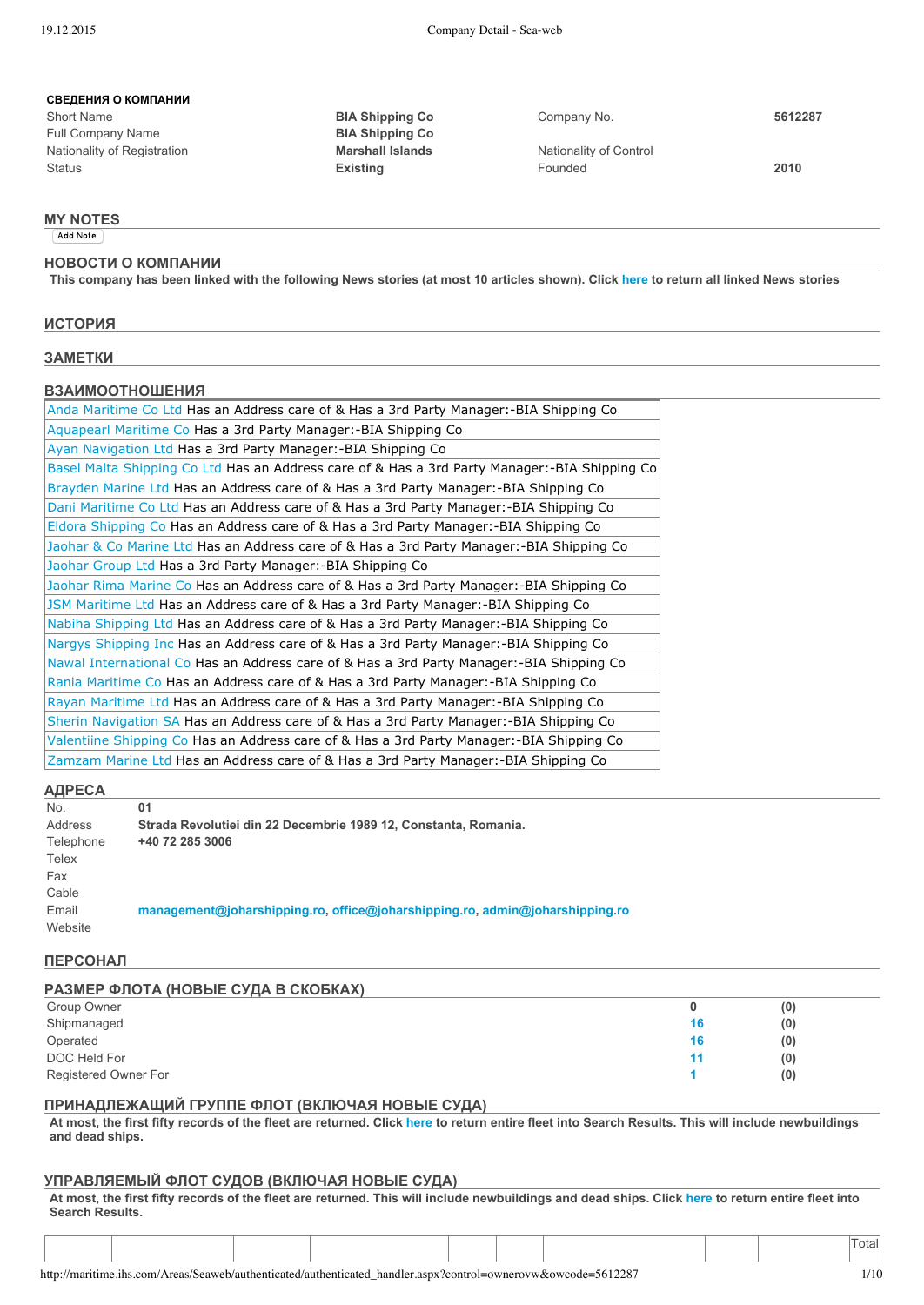| 19.12.2015 |                                    |                 | Company Detail - Sea-web  |            |           |                                    |             |                    |              |  |  |  |
|------------|------------------------------------|-----------------|---------------------------|------------|-----------|------------------------------------|-------------|--------------------|--------------|--|--|--|
| LRNO       | ShipName                           | Flag            | Status                    | <b>DWT</b> | <b>GT</b> | Type                               | Built       | 1st Eng. Model No. |              |  |  |  |
| 8215649    | <b>ADNAN H</b>                     | Togo            | lIn<br>Service/Commission | 2,852      | 2,795     | General Cargo Ship                 | 1983-<br>06 | <b>SBV9M628</b>    | $\mathbf{1}$ |  |  |  |
| 7510676    | <b>ALYSSA</b>                      | Sierra<br>Leone | In<br>Service/Commission  | 2,560      | 2,219     | General Cargo Ship                 | 1976-<br>07 | 8M453AK            | 1            |  |  |  |
| 8014942    | <b>AN AFRICAN</b>                  | Togo            | In<br>Service/Commission  | 9,122      | 6,509     | <b>Bulk Carrier</b>                | 1981-<br>06 | 8UEC37/88H         | $\mathbf{1}$ |  |  |  |
| 8027638    | ANDA                               | Togo            | In<br>Service/Commission  | 2,860      | 2,723     | General Cargo Ship                 | 1981-<br>07 | 6M452AK            | $\mathbf{1}$ |  |  |  |
| 8913071    | <b>BASEL S4</b>                    | <b>Belize</b>   | In.<br>Service/Commission | 4,653      | 3,815     | Container Ship (Fully<br>Cellular) | 1991-<br>04 | 9M453C             | $\mathbf{1}$ |  |  |  |
| 8509818    | <b>JAOHAR</b><br><b>CHALLENGER</b> | Sierra<br>Leone | In<br>Service/Commission  | 4,185      | 3,727     | General Cargo Ship                 | 1985-<br>12 | 6R32               | $\mathbf{1}$ |  |  |  |
| 8401511    | <b>JAOHAR H</b>                    | Sierra<br>Leone | In<br>Service/Commission  | 3,185      | 3,093     | General Cargo Ship                 | 1984-<br>10 | SBV12M628          | $\mathbf{1}$ |  |  |  |
| 9121883    | <b>JAOHAR RIMA</b>                 | Sierra<br>Leone | In<br>Service/Commission  | 5,269      | 3,999     | Container Ship (Fully<br>Cellular) | 1998-<br>01 | 9M32               | 1            |  |  |  |
| 8005721    | <b>JAOHAR UK</b>                   | Togo            | In<br>Service/Commission  | 8,996      | 6,492     | <b>Bulk Carrier</b>                | 1980-<br>12 | 6UET52/90C         | $\mathbf{1}$ |  |  |  |
| 9118276    | <b>MADLIN H</b>                    | Sierra<br>Leone | In<br>Service/Commission  | 5,202      | 4,107     | General Cargo Ship                 | 1997-<br>06 | 9M32               | $\mathbf{1}$ |  |  |  |
| 9129471    | NABIHA                             | Palau           | In<br>Service/Commission  | 5,207      | 3,999     | Container Ship (Fully<br>Cellular) | 1996-<br>01 | <b>TBD645L9</b>    | $\mathbf{1}$ |  |  |  |
| 9002128    | <b>RANIA H</b>                     | Togo            | In<br>Service/Commission  | 4,485      | 3,125     | General Cargo Ship                 | 1991-<br>06 | 12V28/32A          | $\mathbf{1}$ |  |  |  |
| 8003931    | RAYAN                              | Togo            | In<br>Service/Commission  | 2,570      | 2,225     | General Cargo Ship                 | 1980-<br>12 | <b>TBD484-8U</b>   | $\mathbf{1}$ |  |  |  |
| 8014954    | <b>SJ AFRICAN</b>                  | Togo            | In<br>Service/Commission  | 9,124      | 6,509     | <b>Bulk Carrier</b>                | 1981-<br>07 | 8UEC37/88H         | 1            |  |  |  |
| 7422180    | <b>SNOW WHITE</b>                  | Sierra<br>Leone | In<br>Service/Commission  | 3,357      | 2,791     | General Cargo Ship                 | 1975-<br>12 | 6M551AK            | $\mathbf{1}$ |  |  |  |
| 8410299    | <b>ZAMZAM</b>                      | Togo            | In<br>Service/Commission  | 3,851      | 2,729     | General Cargo Ship                 | 1985-<br>09 | <b>SBV9M628</b>    | $\mathbf{1}$ |  |  |  |

# **ДЕЙСТВУЮЩИЙ ФЛОТ (ВКЛЮЧАЯ НОВЫЕ СУДА)**

At most, the first fifty records of the fleet are returned. Click [heret](http://maritime.ihs.com/Areas/Seaweb/authenticated/authenticated_handler.aspx?control=list&SearchString=(OPERATORCODE+=+%275612287%27)&FieldList=&JoinExpressionAll=+&SpecialIndicator=&ListType=Ships&Size=20&bp=1)o return entire fleet into Search Results. This will include newbuildings **and dead ships.**

| LRNO    | ShipName                           | Flag            | Status                    | <b>DWT</b> | <b>IGT</b> | <b>Type</b>                        | Built       | 1st Eng. Model  | Total<br>No. |
|---------|------------------------------------|-----------------|---------------------------|------------|------------|------------------------------------|-------------|-----------------|--------------|
| 8215649 | <b>ADNAN H</b>                     | Togo            | In<br>Service/Commission  | 2,852      | 2,795      | General Cargo Ship                 | 1983-<br>06 | <b>SBV9M628</b> | 1            |
| 7510676 | <b>ALYSSA</b>                      | Sierra<br>Leone | In.<br>Service/Commission | 2,560      | 2,219      | General Cargo Ship                 | 1976-<br>07 | 8M453AK         | $\mathbf{1}$ |
| 8014942 | <b>AN AFRICAN</b>                  | Togo            | In.<br>Service/Commission | 9,122      | 6,509      | Bulk Carrier                       | 1981-<br>06 | 8UEC37/88H      | 1            |
| 8027638 | <b>ANDA</b>                        | Togo            | In<br>Service/Commission  | 2,860      | 2,723      | General Cargo Ship                 | 1981-<br>07 | 6M452AK         | 1            |
| 8913071 | <b>BASEL S4</b>                    | <b>Belize</b>   | In<br>Service/Commission  | 4,653      | 3,815      | Container Ship (Fully<br>Cellular) | 1991-<br>04 | 9M453C          | 1            |
| 8509818 | <b>JAOHAR</b><br><b>CHALLENGER</b> | Sierra<br>Leone | In<br>Service/Commission  | 4,185      | 3,727      | General Cargo Ship                 | 1985-<br>12 | 6R32            | 1            |
| 8401511 | IJAOHAR H                          | Sierra<br>Leone | In.<br>Service/Commission | 3,185      | 3,093      | General Cargo Ship                 | 1984-<br>10 | SBV12M628       | $\mathbf{1}$ |
| 9121883 | JAOHAR RIMA                        | Sierra<br>Leone | In<br>Service/Commission  | 5,269      | 3,999      | Container Ship (Fully<br>Cellular) | 1998-<br>01 | 9M32            | $\mathbf{1}$ |
| 8005721 | JAOHAR UK                          | Togo            | In<br>Service/Commission  | 8,996      | 6,492      | <b>Bulk Carrier</b>                | 1980-<br>12 | 6UET52/90C      | 1            |
| 9118276 | <b>MADLIN H</b>                    | Sierra<br>Leone | In<br>Service/Commission  | 5,202      | 4,107      | General Cargo Ship                 | 1997-<br>06 | 9M32            | 1            |
| 9129471 | <b>NABIHA</b>                      | Palau           | In<br>Service/Commission  | 5,207      | 3,999      | Container Ship (Fully<br>Cellular) | 1996-<br>01 | <b>TBD645L9</b> | 1            |
| 9002128 | <b>RANIA H</b>                     | Togo            | In<br>Service/Commission  | 4,485      | 3,125      | General Cargo Ship                 | 1991-<br>06 | 12V28/32A       | 1            |
|         |                                    |                 |                           |            |            |                                    |             |                 |              |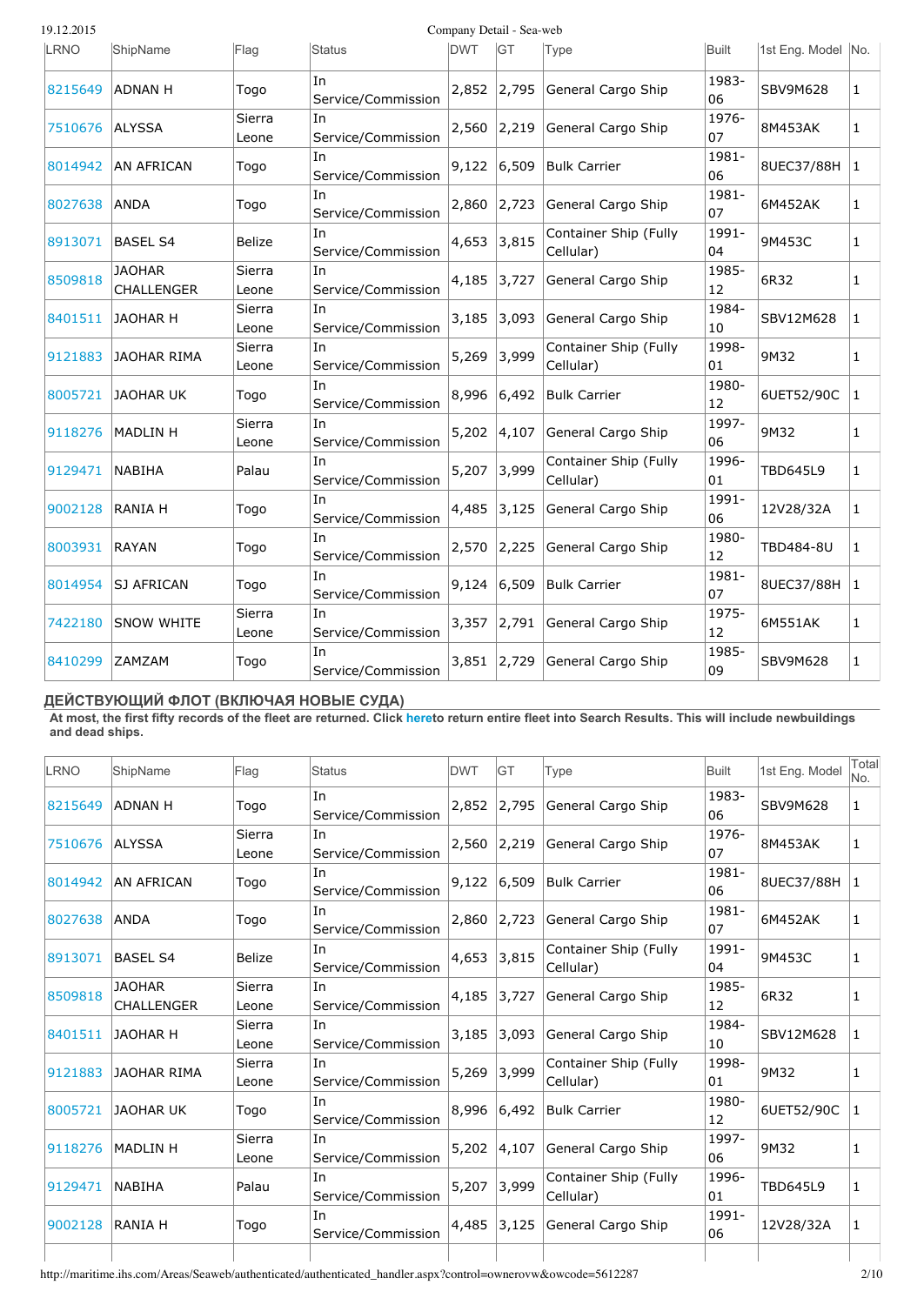#### 19.12.2015 Company Detail - Sea-web

| 8003931 | RAYAN             | Togo        | In                 | 2,570 | 2.225 | General Cargo Ship  | 1980- | TBD484-8U  |  |
|---------|-------------------|-------------|--------------------|-------|-------|---------------------|-------|------------|--|
|         |                   |             | Service/Commission |       |       |                     | 12    |            |  |
|         | ISJ AFRICAN       |             | lIn                | 9.124 | 6.509 | <b>Bulk Carrier</b> | 1981- |            |  |
| 8014954 |                   | Togo        | Service/Commission |       |       |                     | 07    | 8UEC37/88H |  |
|         | <b>SNOW WHITE</b> | Sierra      | In                 |       | 2,791 | General Cargo Ship  | 1975- | 6M551AK    |  |
| 7422180 |                   | Leone       | Service/Commission | 3,357 |       |                     | 12    |            |  |
| 8410299 |                   | lIn<br>Togo |                    |       | 2.729 | General Cargo Ship  | 1985- |            |  |
|         | ZAMZAM            |             | Service/Commission | 3,851 |       |                     | 09    | SBV9M628   |  |

### **ФЛОТ ЗАРЕГИСТРИРОВАННОГО ВЛАДЕЛЬЦА (ВКЛЮЧАЯ НОВЫЕ СУДА)**

At most, the first fifty records of the fleet are returned. This will include newbuildings and dead ships. Click [here](http://maritime.ihs.com/Areas/Seaweb/authenticated/authenticated_handler.aspx?control=list&SearchString=(OWNERCODE+=+%275612287%27)&FieldList=&JoinExpressionAll=+&SpecialIndicator=&ListType=Ships&Size=20&bp=1) to return entire fleet into **Search Results.**

| LRNO | ShipName Flag Status |                                                                                                             | DWT GT | Type | <b>Built</b> | 1st Eng. Model Total No. |  |
|------|----------------------|-------------------------------------------------------------------------------------------------------------|--------|------|--------------|--------------------------|--|
|      |                      | 9002128   RANIA H   Togo   In Service/Commission   4,485   3,125   General Cargo Ship   1991-06   12V28/32A |        |      |              |                          |  |

## **ФЛОТ ДЕРЖАТЕЛЯ DOC (ВКЛЮЧАЯ НОВЫЕ СУДА)**

At most, the first fifty records of the fleet are returned. Click [here](http://maritime.ihs.com/Areas/Seaweb/authenticated/authenticated_handler.aspx?control=list&SearchString=(DOCCODE+=+%275612287%27)&FieldList=&JoinExpressionAll=+&SpecialIndicator=&ListType=Ships&Size=20&bp=1) to return entire fleet into Search Results. This will include newbuildings **and dead ships.**

| LRNO    | ShipName                           | Flag            | <b>Status</b>             | <b>DWT</b> | IGT   | Type                               | Built       | 1st Eng.<br>Model | Total<br>INo. |
|---------|------------------------------------|-----------------|---------------------------|------------|-------|------------------------------------|-------------|-------------------|---------------|
| 8215649 | <b>ADNAN H</b>                     | Togo            | In<br>Service/Commission  | 2,852      | 2,795 | General Cargo Ship                 | 1983-<br>06 | <b>SBV9M628</b>   | 1             |
| 8027638 | <b>ANDA</b>                        | Togo            | In<br>Service/Commission  | 2,860      | 2,723 | General Cargo Ship                 | 1981-<br>07 | 6M452AK           | 1             |
| 8913071 | <b>BASEL S4</b>                    | <b>Belize</b>   | In<br>Service/Commission  | 4,653      | 3,815 | Container Ship (Fully<br>Cellular) | 1991-<br>04 | 9M453C            | 1             |
| 8911413 | <b>GEORGIANA H</b>                 | Togo            | In<br>Service/Commission  | 4,535      | 3,338 | General Cargo Ship                 | 1991-<br>12 | 6M453C            | 1             |
| 9015981 | <b>JAOHAR ADAM</b>                 | Togo            | In<br>Service/Commission  | 4,653      | 3,815 | General Cargo Ship                 | 1991-<br>05 | 9M453C            | 1             |
| 8509818 | <b>JAOHAR</b><br><b>CHALLENGER</b> | Sierra<br>Leone | In<br>Service/Commission  | 4,185      | 3,727 | General Cargo Ship                 | 1985-<br>12 | 6R32              | 1             |
| 8917728 | <b>JAOHAR LIVIA</b>                | Sierra<br>Leone | In<br>Service/Commission  | 4,452      | 3,828 | General Cargo Ship                 | 1991-<br>09 | 9R32D             | 1             |
| 9121883 | JAOHAR RIMA                        | Sierra<br>Leone | In<br>Service/Commission  | 5,269      | 3,999 | Container Ship (Fully<br>Cellular) | 1998-<br>01 | 9M32              | 1             |
| 9118276 | <b>MADLIN H</b>                    | Sierra<br>Leone | In<br>Service/Commission  | 5,202      | 4,107 | General Cargo Ship                 | 1997-<br>06 | 9M32              | 1             |
| 7422180 | <b>SNOW WHITE</b>                  | Sierra<br>Leone | In.<br>Service/Commission | 3,357      | 2,791 | General Cargo Ship                 | 1975-<br>12 | 6M551AK           | 1             |
| 8410299 | <b>ZAMZAM</b>                      | Togo            | In.<br>Service/Commission | 3,851      | 2,729 | General Cargo Ship                 | 1985-<br>09 | SBV9M628          | 1             |

#### **ОБЪЕДИНЕННЫЙ ФЛОТ (ВКЛЮЧАЯ НОВЫЕ СУДА)**

At most, the first fifty records of the fleet are returned. Click [here](http://maritime.ihs.com/Areas/Seaweb/authenticated/authenticated_handler.aspx?control=list&SearchString=(GBOCODE+=+%275612287%27+OR+DOCcode+=+%275612287%27+OR+OPERATORCODE+=+%275612287%27+OR+SHIPMANAGERCODE+=+%275612287%27+OR+OWNERCODE+=+%275612287%27)&FieldList=&JoinExpressionAll=+&SpecialIndicator=&ListType=Ships&Size=20&bp=1) to return entire fleet into Search Results. This will include newbuildings **and dead ships.**

| LRNO    | ShipName                           | Flag            | Status                    | <b>DWT</b> | IGT   | Type                               | Built       | 1st Eng. Model | Total<br>No. |
|---------|------------------------------------|-----------------|---------------------------|------------|-------|------------------------------------|-------------|----------------|--------------|
| 8215649 | <b>ADNAN H</b>                     | Togo            | lIn<br>Service/Commission | 2,852      | 2,795 | General Cargo Ship                 | 1983-<br>06 | SBV9M628       |              |
| 7510676 | <b>ALYSSA</b>                      | Sierra<br>Leone | lIn<br>Service/Commission | 2,560      | 2,219 | General Cargo Ship                 | 1976-<br>07 | 8M453AK        | 1            |
| 8014942 | <b>AN AFRICAN</b>                  | Togo            | In<br>Service/Commission  | 9,122      | 6,509 | <b>Bulk Carrier</b>                | 1981-<br>06 | 8UEC37/88H     |              |
| 8027638 | <b>ANDA</b>                        | Togo            | In<br>Service/Commission  | 2,860      | 2,723 | General Cargo Ship                 | 1981-<br>07 | 6M452AK        | 1            |
| 8913071 | <b>BASEL S4</b>                    | Belize          | In<br>Service/Commission  | 4,653      | 3,815 | Container Ship (Fully<br>Cellular) | 1991-<br>04 | 9M453C         | 1            |
| 8911413 | <b>GEORGIANA H</b>                 | Togo            | In<br>Service/Commission  | 4,535      | 3,338 | General Cargo Ship                 | 1991-<br>12 | 6M453C         | 1            |
| 9015981 | JAOHAR ADAM                        | Togo            | In<br>Service/Commission  | 4,653      | 3,815 | General Cargo Ship                 | 1991-<br>05 | 9M453C         | 1            |
| 8509818 | <b>JAOHAR</b><br><b>CHALLENGER</b> | Sierra<br>Leone | In<br>Service/Commission  | 4,185      | 3,727 | General Cargo Ship                 | 1985-<br>12 | 6R32           |              |
|         |                                    |                 |                           |            |       |                                    |             |                |              |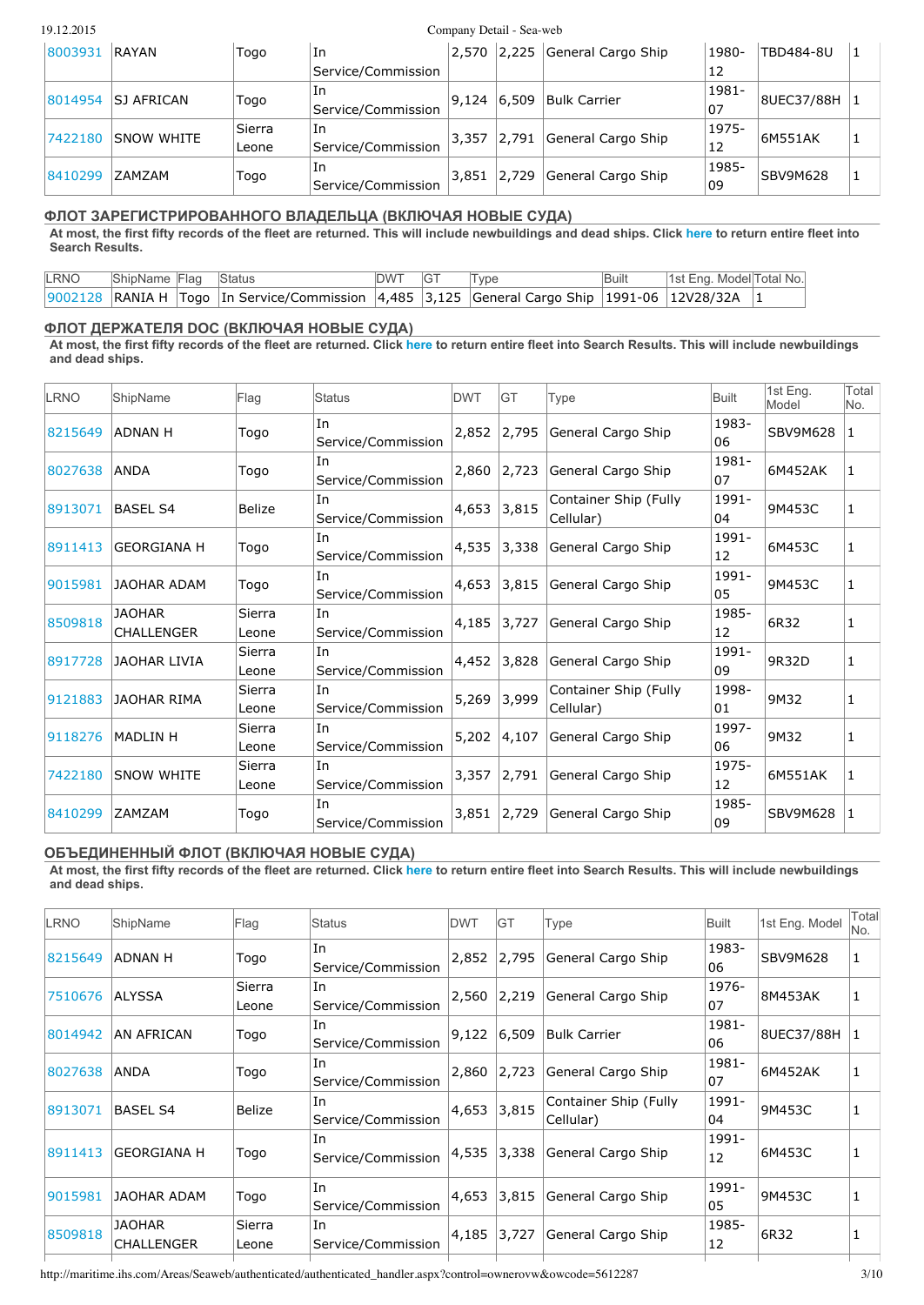|  | 19.12.2015 |  |
|--|------------|--|
|  |            |  |

Company Detail - Sea-web

| 8401511 | JAOHAR H          | Sierra<br>Leone | In<br>Service/Commission |               |       | 3,185 3,093 General Cargo Ship     | 1984-<br>10 | SBV12M628  | 1 |
|---------|-------------------|-----------------|--------------------------|---------------|-------|------------------------------------|-------------|------------|---|
| 8917728 | JAOHAR LIVIA      | Sierra<br>Leone | In<br>Service/Commission | 4,452         | 3,828 | General Cargo Ship                 | 1991-<br>09 | 9R32D      | 1 |
| 9121883 | JAOHAR RIMA       | Sierra<br>Leone | In<br>Service/Commission | 5,269         | 3,999 | Container Ship (Fully<br>Cellular) | 1998-<br>01 | 9M32       |   |
| 8005721 | IJAOHAR UK        | Togo            | In<br>Service/Commission | 8,996         | 6,492 | <b>Bulk Carrier</b>                | 1980-<br>12 | 6UET52/90C | 1 |
| 9118276 | MADLIN H          | Sierra<br>Leone | In<br>Service/Commission | 5,202         | 4,107 | General Cargo Ship                 | 1997-<br>06 | 9M32       |   |
| 9129471 | <b>NABIHA</b>     | Palau           | In<br>Service/Commission | 5,207         | 3,999 | Container Ship (Fully<br>Cellular) | 1996-<br>01 | TBD645L9   | 1 |
| 9002128 | <b>RANIA H</b>    | Togo            | In<br>Service/Commission | 4,485         | 3,125 | General Cargo Ship                 | 1991-<br>06 | 12V28/32A  | 1 |
| 8003931 | RAYAN             | Togo            | In<br>Service/Commission | 2,570         | 2,225 | General Cargo Ship                 | 1980-<br>12 | TBD484-8U  |   |
| 8014954 | SJ AFRICAN        | Togo            | In<br>Service/Commission | $9,124$ 6,509 |       | <b>Bulk Carrier</b>                | 1981-<br>07 | 8UEC37/88H |   |
| 7422180 | <b>SNOW WHITE</b> | Sierra<br>Leone | In<br>Service/Commission | 3,357         | 2,791 | General Cargo Ship                 | 1975-<br>12 | 6M551AK    | 1 |
| 8410299 | <b>ZAMZAM</b>     | Togo            | In<br>Service/Commission | 3,851         | 2,729 | General Cargo Ship                 | 1985-<br>09 | SBV9M628   | 1 |

#### **ПОЛОЖЕНИЕ ФЛОТА**

To add this optional module to your [subscription](http://www.ihs.com/products/maritime-information/ships/sea-web.aspx) simply click here

### **ИСТОРИЧЕСКИЙ ФЛОТ (ВКЛЮЧАЯ ВЫВЕДЕННЫЕ ИЗ ЭКСПЛУАТАЦИИ СУДА)**

At most, the first fifty records of the fleet are returned. [Return](http://maritime.ihs.com/Areas/Seaweb/authenticated/authenticated_handler.aspx?control=list&SearchString=(hist.historical_owner+=+%275612287%27)&FieldList=VESSELNAMEBROWSE,Status,DWT,GT,Shiptype,Relationship,FromDate,ToDate&JoinExpressionAll=INNER%20JOIN%20vwownerhistory%20hist%20on%20ss.lrno=hist.histlrno+&SpecialIndicator=&ListType=Ships&Size=&bp=1) all ships that have been Registered Owned, Beneficially Owned, Operated, **Shipmanaged or DOC Certificates held for into Search Results. This will include newbuildings and dead ships.**

\*The ship names shown below are the CURRENT NAMES rather than the name at the time of the association with this company

| LRNO    | ShipName           | Status                   | <b>DWT</b> | GT   | <b>Type</b>         | <b>Built</b> | Association         | From                  | Until                 |
|---------|--------------------|--------------------------|------------|------|---------------------|--------------|---------------------|-----------------------|-----------------------|
| 8215649 | <b>ADNAN H</b>     | IN<br>SERVICE/COMMISSION | 2852       | 2795 | General Cargo Ship  | 1983-<br>06  | DOC Holder          | $2013 -$<br>$03 - 03$ | 2013-<br>$08 - 26$    |
| 8215649 | <b>ADNAN H</b>     | IN<br>SERVICE/COMMISSION | 2852       | 2795 | General Cargo Ship  | 1983-<br>06  | DOC Holder          | 2013-<br>$08 - 26$    | $2013 -$<br>$11 - 26$ |
| 8215649 | ADNAN H            | IN<br>SERVICE/COMMISSION | 2852       | 2795 | General Cargo Ship  | 1983-<br>06  | Operator            | $2013 -$<br>$03 - 03$ |                       |
| 8215649 | <b>ADNAN H</b>     | IN<br>SERVICE/COMMISSION | 2852       | 2795 | General Cargo Ship  | 1983-<br>06  | Shipmanager         | $2013 -$<br>$03 - 03$ |                       |
| 7125225 | <b>ALEXANDER Y</b> | IN<br>SERVICE/COMMISSION | 1426       | 1773 | General Cargo Ship  | 1971-<br>12  | DOC Holder          | $2012 -$<br>$07 - 23$ | $2015 -$<br>$05 - 04$ |
| 7125225 | <b>ALEXANDER Y</b> | IN<br>SERVICE/COMMISSION | 1426       | 1773 | General Cargo Ship  | 1971-<br>12  | Operator            | $2011 -$<br>$12 - 08$ | $2011 -$<br>12-08     |
| 7125225 | <b>ALEXANDER Y</b> | ΙN<br>SERVICE/COMMISSION | 1426       | 1773 | General Cargo Ship  | 1971-<br>12  | Shipmanager         | $2011 -$<br>$12 - 08$ | $2011 -$<br>12-08     |
| 7510676 | <b>ALYSSA</b>      | IN<br>SERVICE/COMMISSION | 2560       | 2219 | General Cargo Ship  | 1976-<br>07  | Operator            | 2014-<br>$07 - 22$    |                       |
| 7510676 | ALYSSA             | IN<br>SERVICE/COMMISSION | 2560       | 2219 | General Cargo Ship  | 1976-<br>07  | Shipmanager         | 2014-<br>$07 - 22$    |                       |
| 8003943 | AMIRA              | IN<br>SERVICE/COMMISSION | 2574       | 2225 | General Cargo Ship  | 1981-<br>02  | DOC Holder          | $2012 -$<br>$05 - 29$ | $2013 -$<br>$02 - 11$ |
| 8003943 | <b>AMIRA</b>       | IN<br>SERVICE/COMMISSION | 2574       | 2225 | General Cargo Ship  | 1981-<br>02  | DOC Holder          | $2013 -$<br>$02 - 11$ | 2015-<br>$05 - 26$    |
| 8003943 | AMIRA              | IN<br>SERVICE/COMMISSION | 2574       | 2225 | General Cargo Ship  | 1981-<br>02  | Operator            | $2012 -$<br>$05 - 29$ | $2015 -$<br>$05 - 26$ |
| 8003943 | AMIRA              | IN<br>SERVICE/COMMISSION | 2574       | 2225 | General Cargo Ship  | 1981-<br>02  | Registered<br>Owner | 2012-<br>$05 - 29$    | $2015 -$<br>$05 - 26$ |
| 8003943 | AMIRA              | IN<br>SERVICE/COMMISSION | 2574       | 2225 | General Cargo Ship  | 1981-<br>02  | Shipmanager         | 2012-<br>$05 - 29$    | $2015 -$<br>$05 - 26$ |
| 8014942 | <b>AN AFRICAN</b>  | IN<br>SERVICE/COMMISSION | 9122       | 6509 | <b>Bulk Carrier</b> | 1981-<br>06  | Operator            | $2013 -$<br>$02 - 21$ |                       |
| 8014942 | <b>AN AFRICAN</b>  | IN<br>SERVICE/COMMISSION | 9122       | 6509 | <b>Bulk Carrier</b> | 1981-<br>06  | Shipmanager         | 2013-<br>$02 - 21$    |                       |
|         |                    |                          |            |      |                     |              |                     |                       |                       |

http://maritime.ihs.com/Areas/Seaweb/authenticated/authenticated\_handler.aspx?control=ownerovw&owcode=5612287 4/10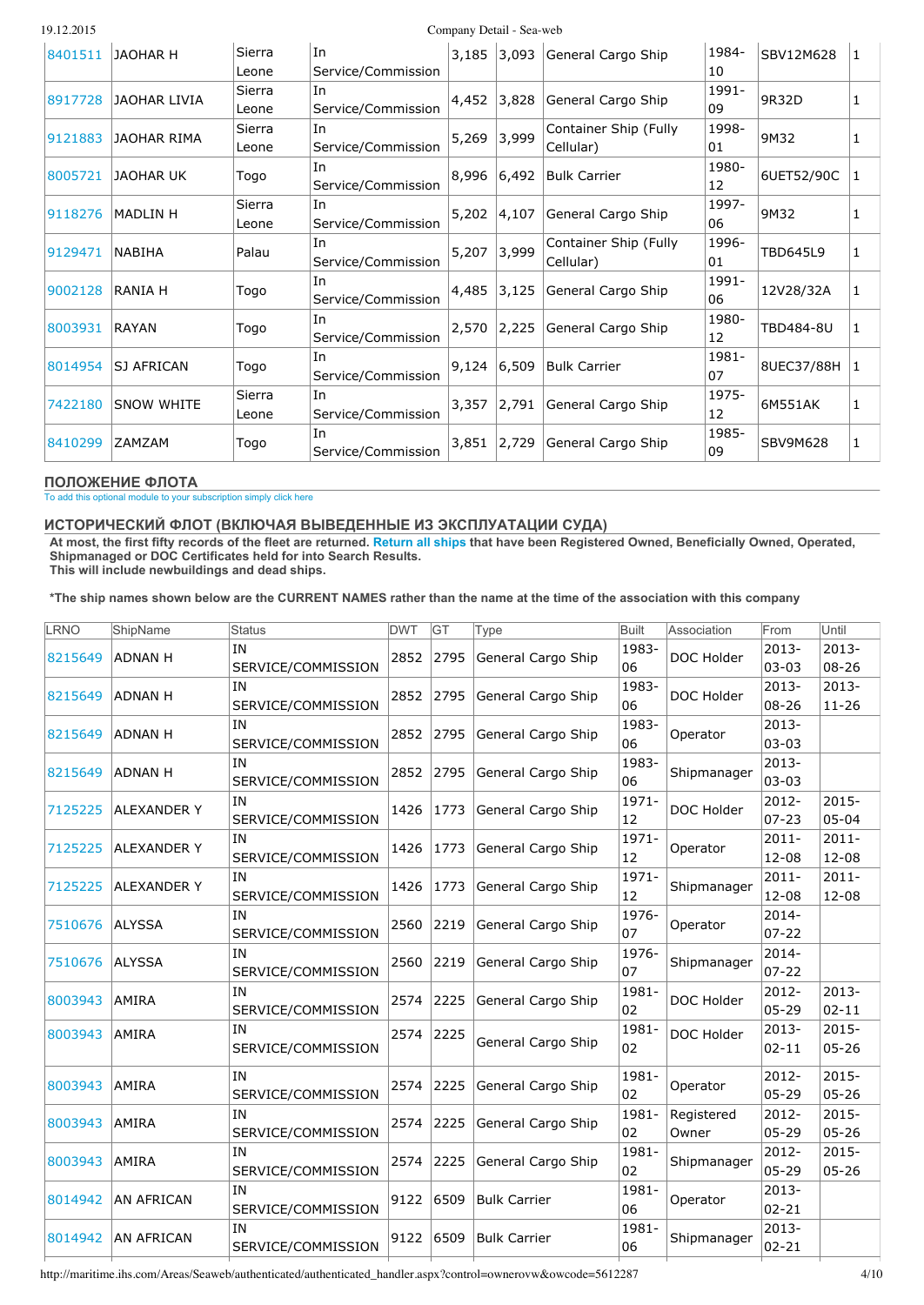| 19. | 12.201 |  |
|-----|--------|--|
|     |        |  |

Company Detail - Sea-web

| 8027638 | ANDA                        | ΙN<br>SERVICE/COMMISSION        |      |           | 2860 2723 General Cargo Ship       | 1981-<br>07 | DOC Holder  | 2013-<br>$05 - 15$    | 2018-<br>$03 - 25$    |
|---------|-----------------------------|---------------------------------|------|-----------|------------------------------------|-------------|-------------|-----------------------|-----------------------|
| 8027638 | ANDA                        | IN<br>SERVICE/COMMISSION        |      | 2860 2723 | General Cargo Ship                 | 1981-<br>07 | Operator    | 2012-<br>$10 - 00$    |                       |
| 8027638 | ANDA                        | IN<br>SERVICE/COMMISSION        | 2860 | 2723      | General Cargo Ship                 | 1981-<br>07 | Shipmanager | 2012-<br>$10 - 00$    |                       |
| 8913071 | <b>BASEL S4</b>             | IN<br>SERVICE/COMMISSION        | 4653 | 3815      | Container Ship (Fully<br>Cellular) | 1991-<br>04 | DOC Holder  | 2013-<br>$09 - 14$    | $2014 -$<br>$06 - 05$ |
| 8913071 | <b>BASEL S4</b>             | IN<br>SERVICE/COMMISSION        | 4653 | 3815      | Container Ship (Fully<br>Cellular) | 1991-<br>04 | DOC Holder  | 2014-<br>$06 - 05$    | 2019-                 |
|         |                             | ΙN                              |      |           | Container Ship (Fully              | 1991-       |             | 2013-                 | $03 - 11$             |
| 8913071 | BASEL S4                    | SERVICE/COMMISSION              | 4653 | 3815      | Cellular)                          | 04          | Operator    | $09 - 14$             |                       |
| 8913071 | <b>BASEL S4</b>             | IN<br>SERVICE/COMMISSION        | 4653 | 3815      | Container Ship (Fully<br>Cellular) | 1991-<br>04 | Shipmanager | $2013 -$<br>$09 - 14$ |                       |
| 9030333 | <b>CAPTAIN OMAR</b>         | IN<br>SERVICE/COMMISSION        |      | 4501 3125 | General Cargo Ship                 | 1991-<br>11 | Operator    | 2014-<br>$05 - 06$    | 2014-<br>$12 - 12$    |
| 9030333 | CAPTAIN OMAR                | <b>IN</b><br>SERVICE/COMMISSION |      | 4501 3125 | General Cargo Ship                 | 1991-<br>11 | Shipmanager | 2014-<br>$05 - 06$    | $2014 -$<br>$12 - 12$ |
| 7203895 | FARAH                       | IN                              |      | 6364 4255 | <b>Bulk Carrier</b>                | 1972-       | DOC Holder  | 2013-                 | 2013-                 |
|         |                             | SERVICE/COMMISSION              |      |           |                                    | 12          |             | $06 - 20$             | $10 - 27$             |
| 8912510 | <b>FARAH K</b>              | ΙN<br>SERVICE/COMMISSION        |      |           | 3936 3845 General Cargo Ship       | 1990-<br>07 | DOC Holder  | 2013-<br>$12 - 14$    | $2014 -$<br>$05 - 22$ |
|         |                             | ΙN                              |      |           |                                    | 1990-       |             | 2014-                 | 2015-                 |
| 8912510 | FARAH K                     | SERVICE/COMMISSION              |      |           | 3936 3845 General Cargo Ship       | 07          | DOC Holder  | $05 - 22$             | $11 - 01$             |
| 8912510 | <b>FARAH K</b>              | IN<br>SERVICE/COMMISSION        |      | 3936 3845 | General Cargo Ship                 | 1990-<br>07 | Operator    | 2013-<br>$12 - 12$    | 2014-<br>06-99        |
| 8912510 | FARAH K                     | ΙN                              |      |           | 3936 3845 General Cargo Ship       | 1990-       | Shipmanager | 2013-                 | 2015-                 |
|         |                             | SERVICE/COMMISSION              |      |           |                                    | 07          |             | $12 - 12$             | $10 - 00$             |
| 7217561 | GEORGIANA                   | <b>BROKEN UP</b>                |      |           | 1531   1934   General Cargo Ship   | 1972-<br>07 | Operator    | 2012-<br>$02 - 20$    |                       |
|         |                             |                                 |      |           |                                    | 1972-       | Registered  | 2012-                 |                       |
| 7217561 | GEORGIANA                   | <b>BROKEN UP</b>                |      | 1531 1934 | General Cargo Ship                 | 07          | Owner       | $02 - 20$             |                       |
| 7217561 | <b>GEORGIANA</b>            | <b>BROKEN UP</b>                |      |           | 1531   1934   General Cargo Ship   | 1972-<br>07 | Shipmanager | 2012-<br>$02 - 20$    |                       |
|         |                             | IN                              |      |           |                                    | 1991-       |             | 2014-                 | 2019-                 |
| 8911413 | GEORGIANA H                 | SERVICE/COMMISSION              |      |           | 4535 3338 General Cargo Ship       | 12          | DOC Holder  | 10-20                 | 08-10                 |
| 9015981 | <b>JAOHAR ADAM</b>          | ΙN<br>SERVICE/COMMISSION        | 4653 | 3815      | General Cargo Ship                 | 1991-<br>05 | DOC Holder  | 2014-<br>$09 - 17$    | 2019-<br>$07 - 13$    |
|         | <b>JAOHAR</b>               | IN                              |      |           |                                    | 1985-       |             | 2012-                 | 2017-                 |
| 8509818 | CHALLENGER                  | SERVICE/COMMISSION              | 4185 | 3727      | General Cargo Ship                 | 12          | DOC Holder  | $05 - 29$             | $03 - 19$             |
| 8509818 | <b>JAOHAR</b>               | IN                              | 4185 | 3727      | General Cargo Ship                 | 1985-       | Operator    | 2012-                 |                       |
|         | CHALLENGER                  | SERVICE/COMMISSION              |      |           |                                    | 12          |             | $05 - 29$             |                       |
| 8509818 | <b>JAOHAR</b><br>CHALLENGER | IN<br>SERVICE/COMMISSION        | 4185 | 3727      | General Cargo Ship                 | 1985-<br>12 | Shipmanager | 2012-<br>$05 - 29$    |                       |
|         |                             | IN                              |      |           |                                    | 1984-       |             | 2013-                 |                       |
| 8401511 | <b>JAOHAR H</b>             | SERVICE/COMMISSION              | 3185 | 3093      | General Cargo Ship                 | 10          | Operator    | 12-09                 |                       |
| 8401511 | <b>JAOHAR H</b>             | IN<br>SERVICE/COMMISSION        | 3185 | 3093      | General Cargo Ship                 | 1984-<br>10 | Shipmanager | 2013-<br>12-09        |                       |
| 8917728 | JAOHAR LIVIA                | IN                              | 4452 | 3828      | General Cargo Ship                 | 1991-       | DOC Holder  | $2014 -$              | $2015 -$              |
|         |                             | SERVICE/COMMISSION              |      |           |                                    | 09          |             | $11 - 15$             | $05 - 14$             |
| 9121883 | <b>JAOHAR RIMA</b>          | IN<br>SERVICE/COMMISSION        | 5269 | 3999      | Container Ship (Fully<br>Cellular) | 1998-<br>01 | DOC Holder  | 2015-<br>$08 - 23$    | 2016-<br>$02 - 22$    |
| 9121883 | <b>JAOHAR RIMA</b>          | ΙN<br>SERVICE/COMMISSION        | 5269 | 3999      | Container Ship (Fully<br>Cellular) | 1998-<br>01 | Operator    | 2015-<br>$07 - 14$    |                       |
| 9121883 | <b>JAOHAR RIMA</b>          | IN<br>SERVICE/COMMISSION        | 5269 | 3999      | Container Ship (Fully<br>Cellular) | 1998-<br>01 | Shipmanager | 2015-<br>$07 - 14$    |                       |
| 8005721 | <b>JAOHAR UK</b>            | ΙN<br>SERVICE/COMMISSION        | 8996 | 6492      | <b>Bulk Carrier</b>                | 1980-<br>12 | Operator    | 2014-<br>$03 - 07$    |                       |
|         |                             | ΙN                              |      |           |                                    | 1980-       |             | 2014-                 |                       |
| 8005721 | JAOHAR UK                   | SERVICE/COMMISSION              | 8996 | 6492      | <b>Bulk Carrier</b>                | 12          | Shipmanager | $03 - 07$             |                       |
| 7396654 | <b>KAPETANIOS</b>           | ΙN<br>SERVICE/COMMISSION        | 3739 | 2627      | General Cargo Ship                 | 1975-<br>03 | DOC Holder  | $2011 -$<br>$12 - 21$ | 2012-<br>$03 - 06$    |
|         |                             | IN                              |      |           |                                    | 1975-       |             | 2012-                 | 2013-                 |
|         |                             |                                 |      |           |                                    |             |             |                       |                       |

http://maritime.ihs.com/Areas/Seaweb/authenticated/authenticated\_handler.aspx?control=ownerovw&owcode=5612287 5/10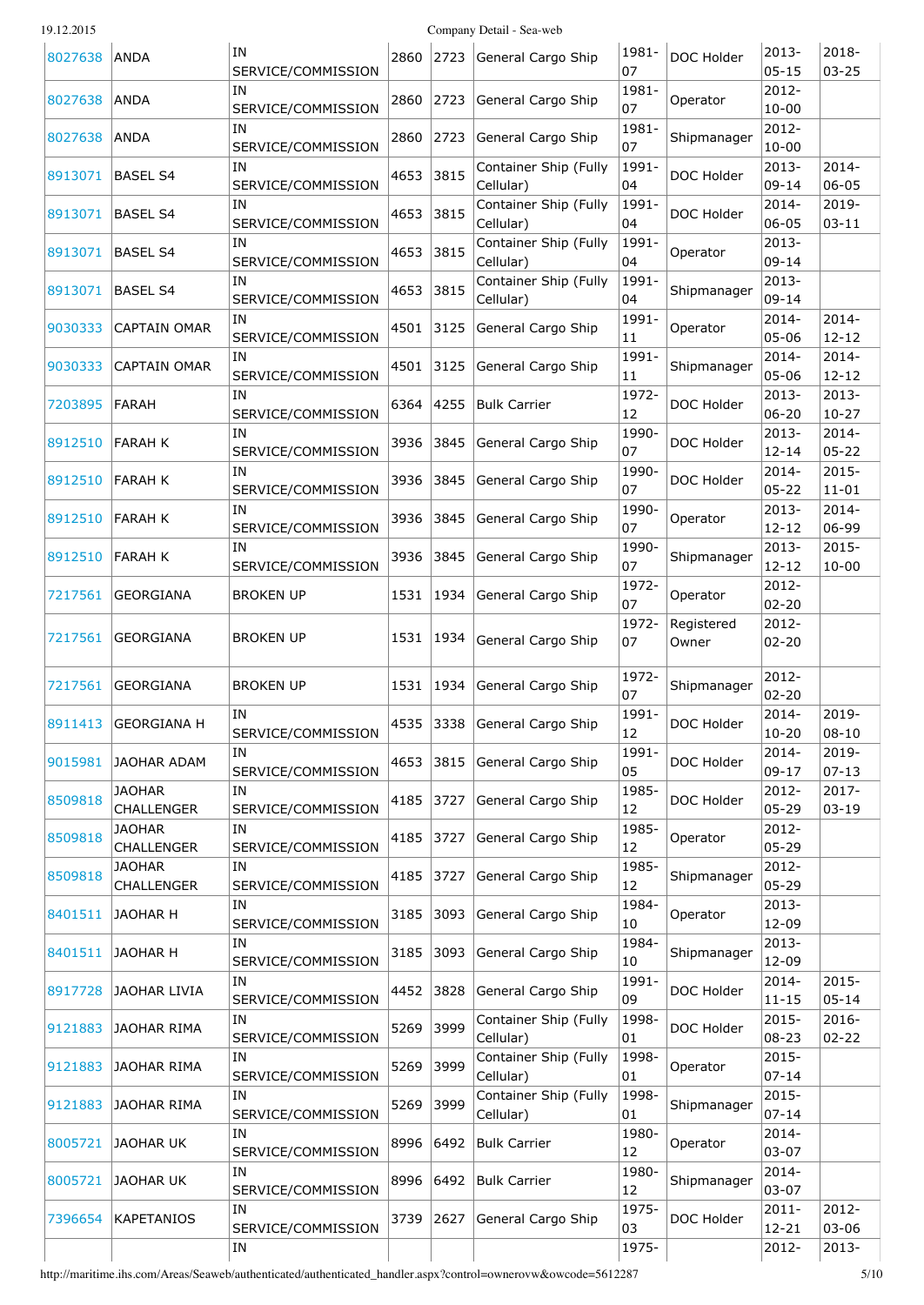| 19.12.2015                   |                                     |                           |                                                                    |                                                           |      |                          | Company Detail - Sea-web |                        |                       |            |                       |                       |
|------------------------------|-------------------------------------|---------------------------|--------------------------------------------------------------------|-----------------------------------------------------------|------|--------------------------|--------------------------|------------------------|-----------------------|------------|-----------------------|-----------------------|
| 7396654                      | <b>KAPETANIOS</b>                   |                           |                                                                    | SERVICE/COMMISSION                                        | 3739 | 2627                     | General Cargo Ship       |                        | 03                    | DOC Holder | 03-06                 | $05 - 02$             |
| 7396654                      | <b>KAPETANIOS</b>                   |                           | IN                                                                 | SERVICE/COMMISSION                                        | 3739 | 2627                     | General Cargo Ship       |                        | 1975-<br>03           | DOC Holder | 2013-<br>$05 - 02$    | $2014 -$<br>$11 - 01$ |
| 7396654                      | KAPETANIOS                          |                           | IN                                                                 | SERVICE/COMMISSION                                        | 3739 | 2627                     | General Cargo Ship       |                        | 1975-<br>03           | Operator   | $2011 -$<br>$12 - 19$ | $2014 -$<br>$11 - 26$ |
|                              |                                     | ПОСЛЕДНИЕ СЕРТИФИКАТЫ DOC |                                                                    |                                                           |      |                          |                          |                        |                       |            |                       |                       |
| Name as Reported<br>Auditor  |                                     |                           | <b>DBS</b>                                                         | <b>BIA Shipping Co (Marshall Islands)</b>                 |      |                          |                          |                        | Flag<br><b>Issuer</b> |            | Panama<br><b>DBS</b>  |                       |
| Date Issued                  |                                     |                           | 2011-12-13                                                         |                                                           |      |                          |                          |                        | Date Expires          |            | 2016-10-12            |                       |
| Ship Types                   |                                     |                           |                                                                    |                                                           |      |                          |                          |                        |                       |            |                       |                       |
|                              |                                     |                           |                                                                    | КРАТКИЙ ОТЧЕТ О КРЕДИТОСПОСОБНОСТИ ОСЕАН INTELLIGENCE     |      |                          |                          |                        |                       |            |                       |                       |
|                              |                                     |                           | To add this optional module to your subscription simply click here |                                                           |      |                          |                          |                        |                       |            |                       |                       |
|                              |                                     |                           | To add this optional module to your subscription simply click here | РАСШИРЕННЫЙ ОТЧЕТ О КРЕДИТОСПОСОБНОСТИ ОСЕАN INTELLIGENCE |      |                          |                          |                        |                       |            |                       |                       |
|                              |                                     |                           |                                                                    |                                                           |      |                          |                          |                        |                       |            |                       |                       |
| <b>GROUP STRUCTURE</b>       |                                     |                           |                                                                    |                                                           |      |                          |                          |                        |                       |            |                       |                       |
|                              |                                     |                           |                                                                    |                                                           |      |                          |                          |                        |                       |            |                       |                       |
|                              |                                     |                           |                                                                    | <b>GROUP OVERVIEW</b>                                     |      |                          |                          |                        |                       |            |                       |                       |
| Group<br>Name                | Group-<br>owned<br><b>Newbuilds</b> | Group-<br>owned<br>Ships  | in Ships                                                           | Chartered- Chartered-<br>out Ships                        |      | Total Group-<br>operated |                          | No. Owned<br>Operators | No.<br>Registered     |            |                       |                       |
|                              |                                     |                           |                                                                    |                                                           |      | Fleet                    |                          |                        | Owners                |            |                       |                       |
| <b>BIA</b>                   |                                     |                           |                                                                    |                                                           |      |                          |                          |                        |                       |            |                       |                       |
| Shipping 0<br>Co             |                                     | 0                         | 16                                                                 | 0                                                         |      | 16                       | $\mathbf{1}$             |                        | 0                     |            |                       |                       |
|                              |                                     |                           |                                                                    |                                                           |      |                          |                          |                        |                       |            |                       |                       |
|                              |                                     | <b>Operated Ships</b>     | MANAGEMENT LEVEL ANALYSIS (excludes Newbuilds): BIA Shipping Co    | Managed Ships                                             |      |                          | DOC Comp. Ships          |                        | All Ships             |            |                       |                       |
|                              |                                     |                           |                                                                    | Group-Owned in Total Group-Owned in Total                 |      |                          | Group-Owned in Total     |                        |                       |            |                       |                       |
| <b>Group-Owned Companies</b> |                                     |                           |                                                                    |                                                           |      |                          |                          |                        |                       |            |                       |                       |
| BIA Shipping Co   0          |                                     |                           | 16                                                                 | 0                                                         | 16   | 0                        |                          | 11                     | 19                    |            |                       |                       |
|                              |                                     |                           |                                                                    |                                                           |      |                          |                          |                        |                       |            |                       |                       |

**ОБЪЕДИНЕННЫЙ ФЛОТ ТОРГОВЫХ РАЙОНОВ** Countries visited by associated ships in the last 12 months East and South Africa Gulf - Red Sea - India **Mediterranean** UK - Continent - Baltic West Africa

**КЛАССИФИЦИРОВАННЫЙ ОБЪЕДИНЕННЫЙ ФЛОТ И ТОРГОВЫЕ РАЙОНЫ ЗА ПОСЛЕДНИЕ 36 МЕСЯЦЕВ Click [here](http://maritime.ihs.com/Areas/Seaweb/authenticated/authenticated_handler.aspx?control=list&SearchString=(GBOCODE+=+%275612287%27+OR+DOCcode+=+%275612287%27+OR+OPERATORCODE+=+%275612287%27+OR+SHIPMANAGERCODE+=+%275612287%27+OR+OWNERCODE+=+%275612287%27)&FieldList=&JoinExpressionAll=+&SpecialIndicator=&ListType=Ships&Size=20&bp=1) to return entire fleet into Search Results. This will include newbuildings and dead ships.**

In Service Fleet LRNO Ship Name Flag Formula<br>Dwt **Dutify** Ship Type **Built** P&I Club Class Hull Type Casualty [8215649](http://maritime.ihs.com/Areas/Seaweb/authenticated/authenticated_handler.aspx?control=shipovw&LRNO=8215649) ADNAN H 7ogo 3,558 General Cargo Ship 1983 06 Unknown DR | Y Mediterranean, UK - Continent - Baltic [7510676](http://maritime.ihs.com/Areas/Seaweb/authenticated/authenticated_handler.aspx?control=shipovw&LRNO=7510676) ALYSSA Sierra Leone 2,280 General Cargo Ship 1976 07 VSK Insura... Double Bot... Y Mediterranean, UK - Continent - Baltic, West Africa [8014942](http://maritime.ihs.com/Areas/Seaweb/authenticated/authenticated_handler.aspx?control=shipovw&LRNO=8014942) AN AFRICAN Togo 9,138 Bulk Carrier 1981 06 Unknown DR Y Mediterranean, UK - Continent - Baltic, East and South Africa, West Africa, Gulf - Red Sea - India, Great Lakes - St. Lawrence, East Coast South America, Caribbean, US East Coast, US Gulf [8027638](http://maritime.ihs.com/Areas/Seaweb/authenticated/authenticated_handler.aspx?control=shipovw&LRNO=8027638) ANDA Togo 3,694 General Cargo Ship 1981 07 Unknown GL Mediterranean, UK - Continent - Baltic, West Africa [8913071](http://maritime.ihs.com/Areas/Seaweb/authenticated/authenticated_handler.aspx?control=shipovw&LRNO=8913071) BASEL S4 Belize 5,476 Container Ship (Fully Cellular) 1991  $|04$ Unknown DR | Y

http://maritime.ihs.com/Areas/Seaweb/authenticated/authenticated\_handler.aspx?control=ownerovw&owcode=5612287 6/10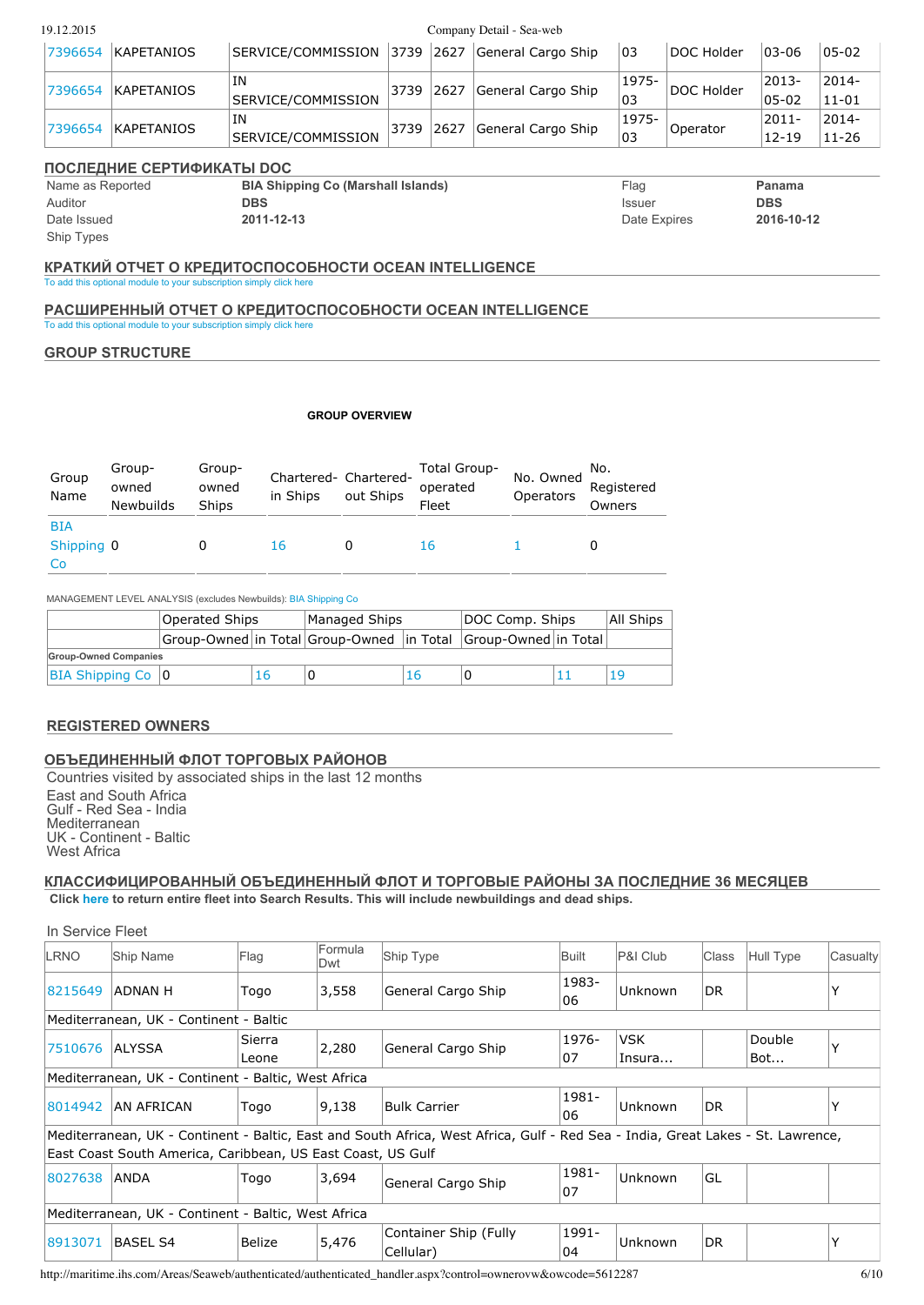|                 | Mediterranean, UK - Continent - Baltic, West Africa    |                 |       |                                                                                                                                      |             |                  |                  |   |
|-----------------|--------------------------------------------------------|-----------------|-------|--------------------------------------------------------------------------------------------------------------------------------------|-------------|------------------|------------------|---|
|                 | 8911413 GEORGIANA H                                    | Togo            | 4,596 | General Cargo Ship                                                                                                                   | 1991-<br>12 | Unknown          |                  |   |
|                 | Mediterranean, UK - Continent - Baltic, West Africa    |                 |       |                                                                                                                                      |             |                  |                  |   |
|                 | 9015981 JAOHAR ADAM                                    | Togo            | 5,476 | General Cargo Ship                                                                                                                   | 1991-<br>05 | Unknown          | DR               | Y |
|                 | Mediterranean, UK - Continent - Baltic, West Africa    |                 |       |                                                                                                                                      |             |                  |                  |   |
| 8509818         | <b>JAOHAR</b><br><b>CHALLENGER</b>                     | Sierra<br>Leone | 5,486 | General Cargo Ship                                                                                                                   | 1985-<br>12 | Unknown          | DR               | Y |
|                 | Mediterranean, UK - Continent - Baltic, West Africa    |                 |       |                                                                                                                                      |             |                  |                  |   |
|                 | 8401511 JAOHAR H                                       | Sierra<br>Leone | 4,236 | General Cargo Ship                                                                                                                   | 1984-<br>10 | Unknown          | GL               | Y |
|                 | Mediterranean, UK - Continent - Baltic                 |                 |       |                                                                                                                                      |             |                  |                  |   |
|                 | 8917728 JAOHAR LIVIA                                   | Sierra<br>Leone | 5,476 | General Cargo Ship                                                                                                                   | 1991-<br>09 | Unknown          | DR               | Y |
|                 | Mediterranean, UK - Continent - Baltic                 |                 |       |                                                                                                                                      |             |                  |                  |   |
| 9121883         | JAOHAR RIMA                                            | Sierra<br>Leone | 6,382 | Container Ship (Fully<br>Cellular)                                                                                                   | 1998-<br>01 | Hydor AS         | <b>BV</b><br>DR. | Y |
|                 | Mediterranean, UK - Continent - Baltic                 |                 |       |                                                                                                                                      |             |                  |                  |   |
|                 | 8005721 JAOHAR UK                                      | Togo            | 9,126 | <b>Bulk Carrier</b>                                                                                                                  | 1980-<br>12 | UK P&I Club   NK |                  | Y |
|                 |                                                        |                 |       | Mediterranean, UK - Continent - Baltic, East and South Africa, West Africa, Gulf - Red Sea - India, Great Lakes - St. Lawrence, East |             |                  |                  |   |
|                 | Coast South America, Caribbean, US East Coast, US Gulf |                 |       |                                                                                                                                      |             |                  |                  |   |
|                 | 9118276   MADLIN H                                     | Sierra<br>Leone | 5,559 | General Cargo Ship                                                                                                                   | 1997-<br>06 | Unknown          | DR<br>GL         |   |
|                 |                                                        |                 |       | Mediterranean, UK - Continent - Baltic, West Africa, East Coast South America, Caribbean, US East Coast                              |             |                  |                  |   |
| 9129471         | NABIHA                                                 | Palau           | 6,363 | Container Ship (Fully<br>Cellular)                                                                                                   | 1996-<br>01 | Unknown          | NK               | Y |
|                 | Mediterranean, UK - Continent - Baltic, West Africa    |                 |       |                                                                                                                                      |             |                  |                  |   |
| 9002128 RANIA H |                                                        | Togo            | 4,490 | General Cargo Ship                                                                                                                   | 1991-<br>06 | Standard<br>S    | NK)<br>GL        | Y |
|                 | Mediterranean, UK - Continent - Baltic                 |                 |       |                                                                                                                                      |             |                  |                  |   |
| 8003931 RAYAN   |                                                        | Togo            | 3,361 | General Cargo Ship                                                                                                                   | 1980-<br>12 | Unknown          | DR               | Y |
|                 | Mediterranean, UK - Continent - Baltic                 |                 |       |                                                                                                                                      |             |                  |                  |   |
|                 | 8014954 SJ AFRICAN                                     | Togo            | 9,138 | <b>Bulk Carrier</b>                                                                                                                  | 1981-<br>0/ | UK P&I<br>Club   |                  |   |
|                 | Caribbean, US East Coast, US Gulf                      |                 |       | Mediterranean, UK - Continent - Baltic, East and South Africa, West Africa, Gulf - Red Sea - India, East Coast South America,        |             |                  |                  |   |
| 7422180         | SNOW WHITE                                             | Sierra<br>Leone | 4,252 | General Cargo Ship                                                                                                                   | 1975-<br>12 | Unknown          | DR               | Υ |
|                 | Mediterranean, UK - Continent - Baltic                 |                 |       |                                                                                                                                      |             |                  |                  |   |
| 8410299         | <b>ZAMZAM</b>                                          | Togo            | 3,861 | General Cargo Ship                                                                                                                   | 1985-<br>09 | Unknown          | DR               | Υ |
|                 |                                                        |                 |       |                                                                                                                                      |             |                  |                  |   |

Mediterranean, UK - Continent - Baltic, West Africa, Gulf - Red Sea - India

Newbuilding Fleet

Dead Fleet

# **ИСТОРИЯ ПРОВЕРКИ PSC СУДОВ, В НАСТОЯЩЕЕ ВРЕМЯ СВЯЗАННЫХ С ЭТОЙ КОМПАНИЕЙ**

| Year of Inspection Inspection Detention Total |     |                |     |
|-----------------------------------------------|-----|----------------|-----|
| 2015                                          | 65  | 9              | 74  |
| 2014                                          | 57  | 4              | 61  |
| 2013                                          | 43  | 7              | 50  |
| 2012                                          | 46  | 4              | 50  |
| 2011                                          | 51  | 2              | 53  |
| 2010                                          | 74  | $\overline{2}$ | 76  |
| 2009                                          | 72  | $\overline{2}$ | 74  |
| 2008                                          | 65  | 1              | 66  |
| 2007                                          | 69  | 3              | 72  |
| 2006                                          | 47  | 4              | 51  |
| Total                                         | 589 | 38             | 627 |

# **ИСТОРИЧЕСКИЙ ФЛОТ DOC –ИСТОРИЧЕСКИЙ АНАЛИЗ ПРОВЕРКИ PSC**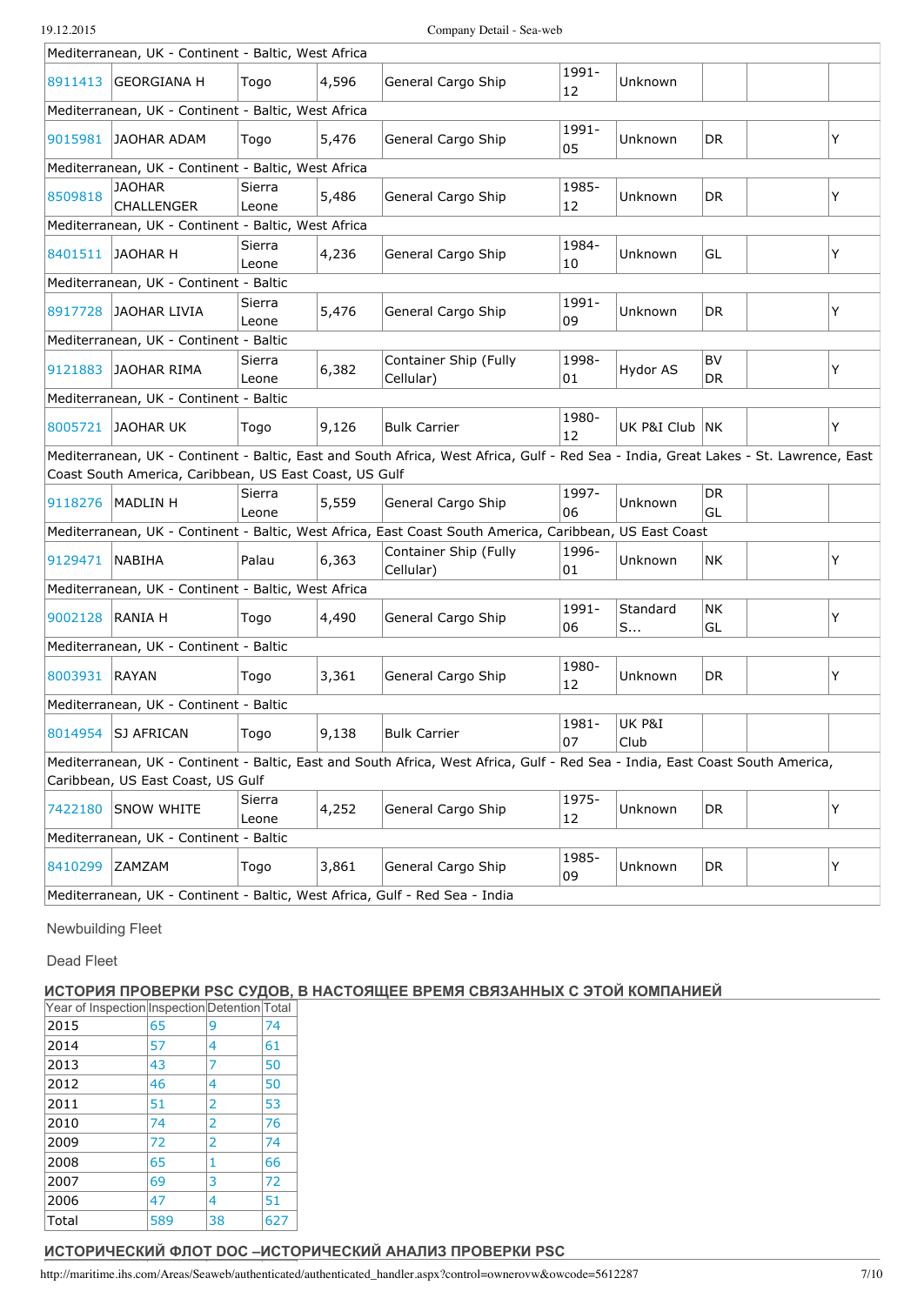| .                                             |     |    |     |
|-----------------------------------------------|-----|----|-----|
| Year of Inspection Inspection Detention Total |     |    |     |
| 2015                                          | 39  |    | 46  |
| 2014                                          | 50  | 8  | 58  |
| 2013                                          | 44  | 5  | 49  |
| 2012                                          | 19  | 4  | 23  |
| 2011                                          | 5   | 1  | 6   |
| 2010                                          |     |    | 0   |
| 2009                                          |     |    | 0   |
| 2008                                          |     |    | 0   |
| 2007                                          |     |    | 0   |
| 2006                                          |     |    | 0   |
| Total                                         | 157 | 25 | 182 |

#### **ЭТАЛОН ДЛЯ СРАВНЕНИЯ**

# M∧RINE<br>BENCHM∧RK

This data is brought to you in cooperation with Marine [Benchmark](http://marinebenchmark.com/index.html).

#### **Fleet analysis**

The data below is for demo purposes only. To view real data you will need to add the [Benchmark](http://maritime.ihs.com/EntitlementPortal/Home/Information/seaweb_benchmark) Module to your subscription.

| Company relation         | Ship type                      | Aggregation | Unit | May                               | Jun    | lJul   | Aug    | Sep    | Oct    |
|--------------------------|--------------------------------|-------------|------|-----------------------------------|--------|--------|--------|--------|--------|
| Operator                 | Bulk - 5'-9.9' dwt             | No of ships |      | X                                 | X      | X      | X      | X      | X.     |
| Operator                 | Bulk - 5'-9.9' dwt             | Deadweight  | dwt  | X, XXX                            | X,XXX  | X, XXX | X,XXX  | X,XXX  | X,XXX  |
| Operator                 | Bulk - 5'-9.9' dwt             | Capacity    | dwt  | X,XXX                             | X,XXX  | IX,XXX | X,XXX  | X,XXX  | X,XXX  |
| Operator                 | General Cargo - 5'-9.9' dwt    | No of ships |      | X                                 | X      | X      | x      | x      | X      |
| Operator                 | General Cargo - 5'-9.9' dwt    | Deadweight  | dwt  | X, XXX                            | X,XXX  | X, XXX | X,XXX  | X,XXX  | X, XXX |
| Operator                 | General Cargo - 5'-9.9' dwt    | Capacity    | dwt  | X, XXX                            | X,XXX  | X, XXX | X,XXX  | X, XXX | X,XXX  |
| Operator                 | General Cargo - 1'-4.9' dwt    | No of ships |      | ΙX.                               | X      | X      | X      | x      | X      |
| Operator                 | General Cargo - 1'-4.9' dwt    | Deadweight  | dwt  | X, XXX                            | X, XXX | X, XXX | X, XXX | X, XXX | X,XXX  |
| Operator                 | General Cargo - 1'-4.9' dwt    | Capacity    | dwt  | X, XXX                            | X, XXX | X, XXX | X,XXX  | X,XXX  | X,XXX  |
| Operator                 | Container - Feeder - 0-999 teu | No of ships |      | X                                 | X      | X      | X      | x      | X      |
| Operator                 | Container - Feeder - 0-999 teu | Deadweight  | dwt  | X, XXX                            | X,XXX  | X, XXX | X,XXX  | X,XXX  | X, XXX |
| Operator                 | Container - Feeder - 0-999 teu | Capacity    | teu  | X, XXX                            | X,XXX  | X, XXX | X,XXX  | X, XXX | X,XXX  |
| <b>Technical Manager</b> | Bulk - 5'-9.9' dwt             | No of ships |      | X                                 | X      | X      | X      | x      | X      |
| <b>Technical Manager</b> | Bulk - 5'-9.9' dwt             | Deadweight  | dwt  | X, XXX                            | X, XXX | X, XXX | X,XXX  | X,XXX  | X,XXX  |
| <b>Technical Manager</b> | Bulk - 5'-9.9' dwt             | Capacity    | dwt  | X, XXX                            | X,XXX  | X, XXX | X,XXX  | X,XXX  | X,XXX  |
| Technical Manager        | General Cargo - 5'-9.9' dwt    | No of ships |      | X                                 | X      | X      | X      | x      | X      |
| <b>Technical Manager</b> | General Cargo - 5'-9.9' dwt    | Deadweight  | dwt  | X,XXX                             | X, XXX | X, XXX | X,XXX  | X, XXX | X,XXX  |
| <b>Technical Manager</b> | General Cargo - 5'-9.9' dwt    | Capacity    | dwt  | X, XXX                            | X,XXX  | X, XXX | X,XXX  | X,XXX  | X,XXX  |
| <b>Technical Manager</b> | General Cargo - 1'-4.9' dwt    | No of ships |      | <b>X</b>                          | X      | X      | X      | X      | X      |
| <b>Technical Manager</b> | General Cargo - 1'-4.9' dwt    | Deadweight  | dwt  | X, XXX                            | X, XXX | X, XXX | X, XXX | X, XXX | X,XXX  |
| <b>Technical Manager</b> | General Cargo - 1'-4.9' dwt    | Capacity    | dwt  | X, XXX                            | X,XXX  | X, XXX | X,XXX  | X,XXX  | X,XXX  |
| Technical Manager        | Container - Feeder - 0-999 teu | No of ships |      | X                                 | X      | X      | X      | x      | X      |
| Technical Manager        | Container - Feeder - 0-999 teu | Deadweight  | dwt  | X, XXX                            | X,XXX  | X, XXX | X,XXX  | X, XXX | X,XXX  |
| <b>Technical Manager</b> | Container - Feeder - 0-999 teu | Capacity    | teu  | $ X, XXX \rangle  X, XXX \rangle$ |        | X, XXX | X, XXX | X, XXX | X,XXX  |

For more detailed or longer analysis, such as operational analysis/trends or trading area analysis/trends for specific owner/operator/technical manager, please contact Marine Benchmark.

#### **Fleet age profile analysis**

The data below is for demo purposes only. To view real data you will need to add the [Benchmark](http://maritime.ihs.com/EntitlementPortal/Home/Information/seaweb_benchmark) Module to your subscription.

| Company<br>relation | Ship type                     | Aggregation                 | Unit | $ 30+$          | 25-29           | $20 - 24$        | $15 - 19$       | $10 - 14$        | $5-9$           | $0 - 4$          | Fleet<br>lSum | $10-1$           | 1-2             | 2+              |
|---------------------|-------------------------------|-----------------------------|------|-----------------|-----------------|------------------|-----------------|------------------|-----------------|------------------|---------------|------------------|-----------------|-----------------|
| Operator            | Bulk -<br>$5' - 9.9'$<br>dwt  | No of ships<br>(% of total) |      | X<br>(X.X)      | X<br>(X.X)      | X<br>(X.X)       | X<br>(X.X)      | X<br>(X.X)       | X<br>(X.X)      | X<br>(X.X)       | XX            | X<br>(X.X)       | X<br>(X.X)      | x<br>(X.X)      |
| Operator            | Bulk -<br>$5' - 9.9'$<br>ldwt | Deadweight<br>(% of total)  | ldwt | X,XXX<br>(XX.X) | X,XXX<br>(XX.X) | X, XXX<br>(XX.X) | X,XXX<br>(XX.X) | X, XXX<br>(XX.X) | X,XXX<br>(XX,X) | X, XXX<br>(XX.X) | X, XXX        | X, XXX<br>(XX.X) | X,XXX<br>(XX.X) | X,XXX<br>(XX.X) |
|                     | Bulk -                        | Capacity                    |      | X, XXX          | X,XXX           | X, XXX           | X,XXX           | X, XXX           | X, XXX          | X, XXX           |               | X,XXX            | X,XXX           | X,XXX           |

http://maritime.ihs.com/Areas/Seaweb/authenticated/authenticated\_handler.aspx?control=ownerovw&owcode=5612287 8/10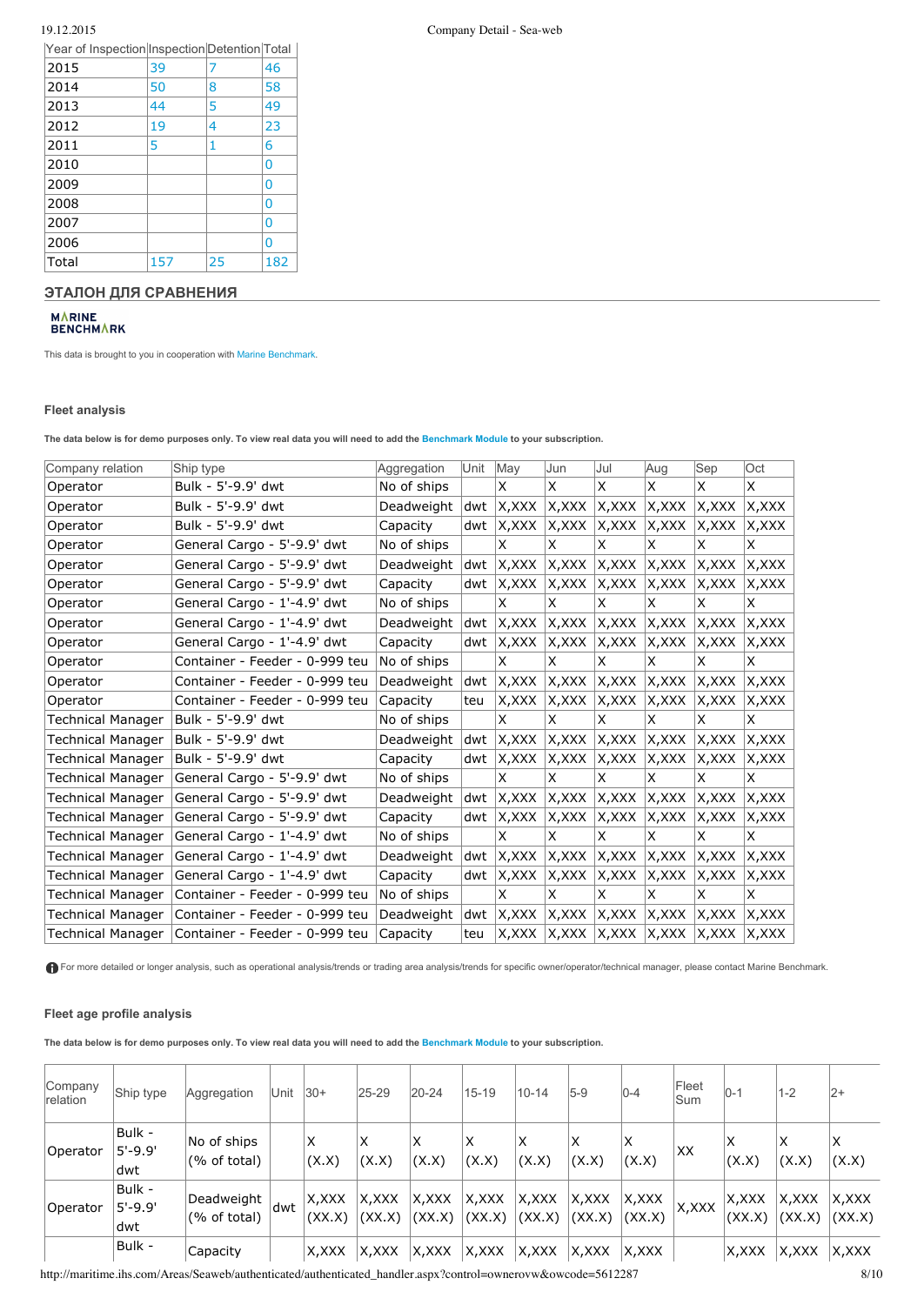| 19.12.2015           |                                          |                             |     |                  |                  |                                                                                 | Company Detail - Sea-web |                  |                  |                   |        |                                   |                           |                  |
|----------------------|------------------------------------------|-----------------------------|-----|------------------|------------------|---------------------------------------------------------------------------------|--------------------------|------------------|------------------|-------------------|--------|-----------------------------------|---------------------------|------------------|
| Operator             | $5'-9.9'$<br>dwt                         | (% of total)                |     | $ dwt $ $(XX.X)$ | (XX,X)           | $\vert$ (XX.X) $\vert$ (XX.X)                                                   |                          | (XX,X)           |                  | $(XX.X)$ $(XX.X)$ |        | X, XXX   (XX.X)   (XX.X)   (XX.X) |                           |                  |
| Operator             | General<br>Cargo -<br>$5' - 9.9'$<br>dwt | No of ships<br>(% of total) |     |                  |                  | $X (X.X)  X (X.X)  X (X.X)  X (X.X)  X (X.X)  X (X.X)  X (X.X)  X (X.X)  X X X$ |                          |                  |                  |                   |        |                                   | X (X.X)  X (X.X)  X (X.X) |                  |
| Operator             | General<br>Cargo -<br>$5' - 9.9'$<br>dwt | Deadweight<br>(% of total)  | dwt | X,XXX<br>(XX.X)  | X,XXX<br>(XX.X)  | X, XXX<br>(XX.X)                                                                | X, XXX<br>(XX.X)         | X, XXX<br>(XX.X) | X,XXX<br>(XX.X)  | X, XXX<br>(XX.X)  | X, XXX | X,XXX<br>(XX.X)                   | X, XXX<br>(XX.X)          | X,XXX<br>(XX.X)  |
| Operator             | General<br>Cargo -<br>$5'-9.9'$<br>dwt   | Capacity (%<br>of total)    | dwt | X,XXX<br>(XX.X)  | X,XXX<br>(XX.X)  | X, XXX<br>(XX.X)                                                                | X, XXX<br>(XX.X)         | X, XXX<br>(XX.X) | X, XXX<br>(XX.X) | X, XXX<br>(XX.X)  | X, XXX | X,XXX<br>(XX.X)                   | X, XXX<br>(XX.X)          | X, XXX<br>(XX.X) |
| Operator             | General<br>Cargo -<br>$1'-4.9'$<br>dwt   | No of ships<br>(% of total) |     | X<br>(X.X)       | X<br>(X.X)       | ΙX<br>(X.X)                                                                     | X<br>(X.X)               | X<br>(X.X)       | X<br>(X.X)       | х<br>(X.X)        | XX     | X<br>(X.X)                        | х<br>(X.X)                | X<br>(X.X)       |
| Operator             | General<br>Cargo -<br>$1'-4.9'$<br>dwt   | Deadweight<br>(% of total)  | dwt | X, XXX<br>(XX.X) | X, XXX<br>(XX.X) | X, XXX<br>(XX.X)                                                                | X, XXX<br>(XX.X)         | X, XXX<br>(XX.X) | X, XXX<br>(XX.X) | X, XXX<br>(XX.X)  | X, XXX | X, XXX<br>(XX.X)                  | X,XXX<br>(XX.X)           | X, XXX<br>(XX.X) |
| Operator             | General<br>Cargo -<br>$1'-4.9'$<br>dwt   | Capacity<br>(% of total)    | dwt | X,XXX<br>(XX.X)  | X,XXX<br>(XX.X)  | X, XXX<br>(XX.X)                                                                | X, XXX<br>(XX.X)         | X, XXX<br>(XX.X) | X, XXX<br>(XX.X) | X, XXX<br>(XX.X)  | X, XXX | X,XXX<br>(XX.X)                   | X,XXX<br>(XX.X)           | X, XXX<br>(XX.X) |
| Operator             | Container<br>- Feeder -<br>0-999 teu     | No of ships<br>(% of total) |     |                  |                  | X (X.X)  X (X.X)  X (X.X)  X (X.X)  X (X.X)  X (X.X)  X (X.X)  X (X.X)  XX      |                          |                  |                  |                   |        |                                   | X (X.X)  X (X.X)  X (X.X) |                  |
| Operator             | Container<br>- Feeder<br>- 0-999<br>teu  | Deadweight<br>(% of total)  | dwt | X, XXX<br>(XX.X) | X,XXX<br>(XX.X)  | X, XXX<br>(XX.X)                                                                | X, XXX<br>(XX.X)         | X, XXX<br>(XX.X) | X,XXX<br>(XX.X)  | X,XXX<br>(XX.X)   | X, XXX | X,XXX<br>(XX.X)                   | X,XXX<br>(XX.X)           | X,XXX<br>(XX.X)  |
| Operator             | Container<br>- Feeder -<br>0-999 teu     | Capacity (%<br>of total)    | teu | X,XXX<br>(XX.X)  | X,XXX<br>(XX.X)  | X, XXX<br>(XX,X)                                                                | X,XXX<br>(XX.X)          | X, XXX<br>(XX.X) | X,XXX<br>(XX.X)  | X, XXX<br>(XX.X)  | X, XXX | X,XXX<br>(XX.X)                   | X,XXX<br>(XX.X)           | X,XXX<br>(XX.X)  |
| Technical<br>Manager | Bulk -<br>$5' - 9.9'$<br>dwt             | No of ships<br>(% of total) |     | X<br>(X.X)       | X<br>(X.X)       | IX.<br>(X.X)                                                                    | X<br>(X.X)               | X<br>(X.X)       | Χ<br>(X.X)       | X<br>(X.X)        | XX     | X<br>(X.X)                        | X<br>(X.X)                | X<br>(X.X)       |
| Technical<br>Manager | Bulk -<br>$5' - 9.9'$<br>dwt             | Deadweight<br>(% of total)  | dwt | X, XXX<br>(XX.X) | X, XXX<br>(XX.X) | X, XXX<br>(XX,X)                                                                | X, XXX<br>(XX.X)         | X, XXX<br>(XX.X) | X, XXX<br>(XX.X) | X, XXX<br>(XX.X)  | X, XXX | X,XXX<br>(XX.X)                   | X, XXX<br>(XX.X)          | X, XXX<br>(XX.X) |
| Technical<br>Manager | Bulk -<br>$5' - 9.9'$<br>dwt             | Capacity<br>(% of total)    | dwt | X, XXX<br>(XX.X) | X, XXX<br>(XX.X) | X, XXX<br>(XX,X)                                                                | X, XXX<br>(XX.X)         | X, XXX<br>(XX.X) | X, XXX<br>(XX.X) | X, XXX<br>(XX.X)  | X, XXX | X,XXX<br>(XX.X)                   | X, XXX<br>(XX.X)          | X, XXX<br>(XX.X) |
| Technical<br>Manager | General<br>Cargo -<br>$5'-9.9'$<br>dwt   | No of ships<br>(% of total) |     |                  |                  | $ X (X.X)  X (X.X)  X (X.X)  X (X.X)  X (X.X)  X (X.X)  X (X.X)  X X$           |                          |                  |                  |                   |        |                                   | X (X.X)  X (X.X)  X (X.X) |                  |
| Technical<br>Manager | General<br>Cargo -<br>$5'-9.9'$<br>dwt   | Deadweight<br>(% of total)  | dwt | X,XXX<br>(XX.X)  | X, XXX<br>(XX.X) | X, XXX<br>(XX.X)                                                                | X, XXX<br>(XX.X)         | X, XXX<br>(XX.X) | X, XXX<br>(XX.X) | X, XXX<br>(XX.X)  | X, XXX | X,XXX<br>(XX.X)                   | X, XXX<br>(XX.X)          | X, XXX<br>(XX.X) |
| Technical<br>Manager | General<br>Cargo -<br>$5'-9.9'$<br>dwt   | Capacity (%<br>of total)    | dwt | X, XXX<br>(XX.X) | X, XXX<br>(XX.X) | X, XXX<br>(XX.X)                                                                | X, XXX<br>(XX.X)         | X, XXX<br>(XX.X) | X, XXX<br>(XX.X) | X, XXX<br>(XX.X)  | X, XXX | X, XXX<br>(XX.X)                  | X, XXX<br>(XX.X)          | X, XXX<br>(XX.X) |
| Technical<br>Manager | General<br>Cargo -<br>$1'-4.9'$<br>dwt   | No of ships<br>(% of total) |     | X<br>(X.X)       | X<br>(X.X)       | X<br>(X.X)                                                                      | X<br>(X.X)               | Χ<br>(X.X)       | Χ<br>(X.X)       | X<br>(X.X)        | XX     | X<br>(X.X)                        | X<br>(X.X)                | X<br>(X.X)       |
| Technical<br>Manager | General<br>Cargo -<br>$1' - 4.9'$        | Deadweight<br>(% of total)  | dwt | X, XXX<br>(XX.X) | X, XXX<br>(XX.X) | X,XXX<br>(XX,X)                                                                 | X, XXX<br>(XX.X)         | X, XXX<br>(XX.X) | X, XXX<br>(XX.X) | X, XXX<br>(XX.X)  | X, XXX | X, XXX<br>(XX.X)                  | X, XXX<br>(XX.X)          | X,XXX<br>(XX.X)  |